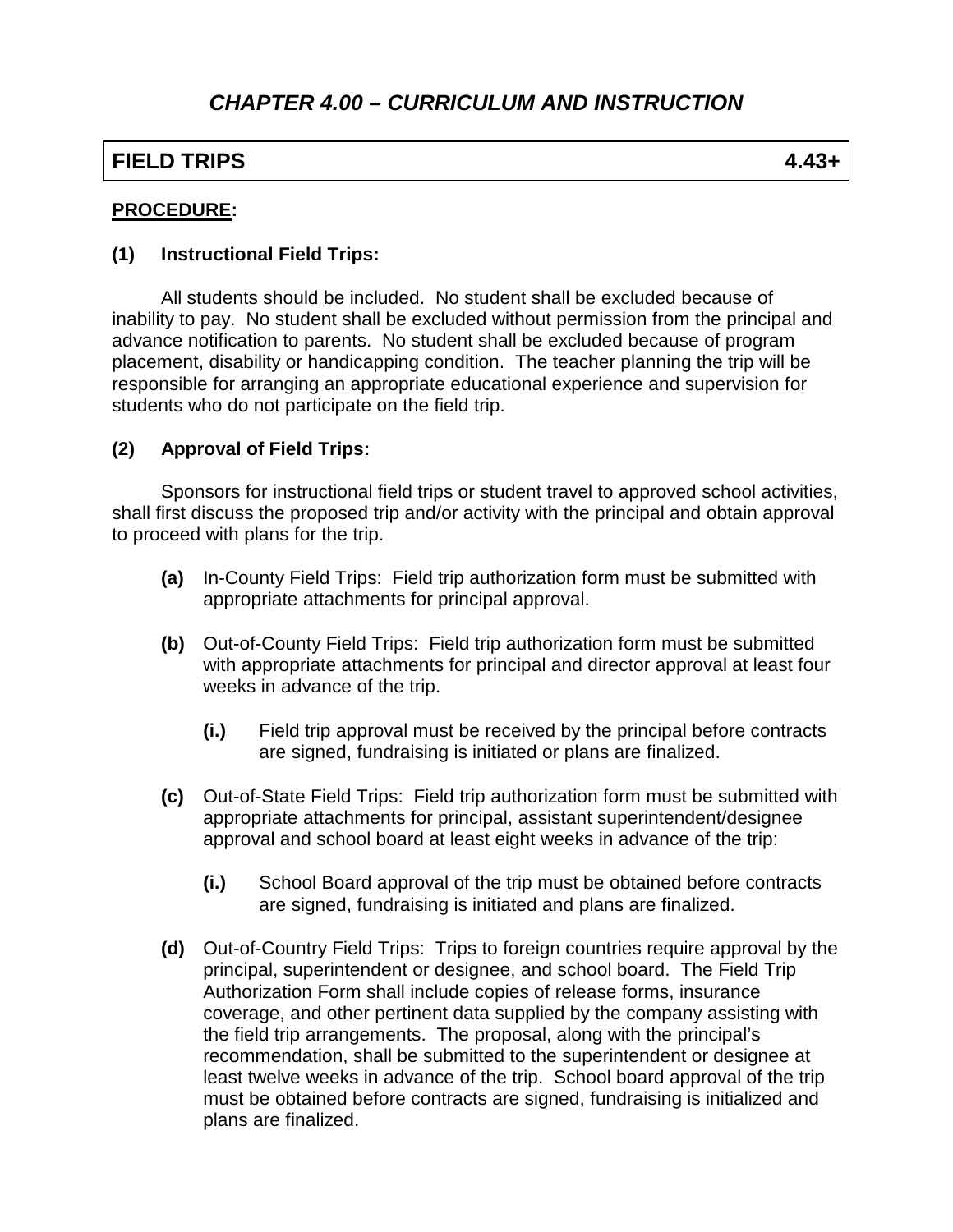## *CHAPTER 4.00 - CURRICULUM AND INSTRUCTION*

Page 2 of 4 **4.43** (Continued)

- **(i.)** Prior to planning a trip, the principal shall contact the appropriate office of the Department of State to ascertain that there are not travel restrictions or unusual hazards or concerns in the area(s) to be visited. Thirty days prior to the trip, the principal shall verify with the Department of State the absence of any constraints on travel to the proposed foreign countries.
- **(ii.)** All school sponsored foreign travel activities must include trip cancellation/trip interruption insurance coverage which will become effective should circumstances warrant.
- **(iii.)** Trips are to be contracted through a recognized tour group. The tour group shall provide proof of liability coverage.
- **(iv.)** The student involved will be limited to students enrolled in Sarasota County Public Schools.

#### **(3) Parent Permission and Student Responsibility:**

A Field Trip Permission Form must be signed by the student's parent or guardian in order for a student to participate in an instructional field trip or travel as a member of a school class or group to approved off-campus activities. Teachers should be aware of any student with special medical problems who will be participating in the field trip.

Form:

- (a) Field Trip Permission Form (special medical problems on form).
- (b) Medical Release Form for our-of-county or overnight travel.

#### **(4) Transportation:**

The mode of transportation for instructional field trips and other student travel to school-related activities will be by school buses, commercial carrier or certain approved private vehicles. The guidelines set forth by the Sarasota County School Transportation Department must be followed. (SB Policy 8.36)

(a) Students are not permitted to travel to or from the field trip destination by means other than with the group unless prior written requests are made by parents and approved by the teacher responsible for the trip and the principal.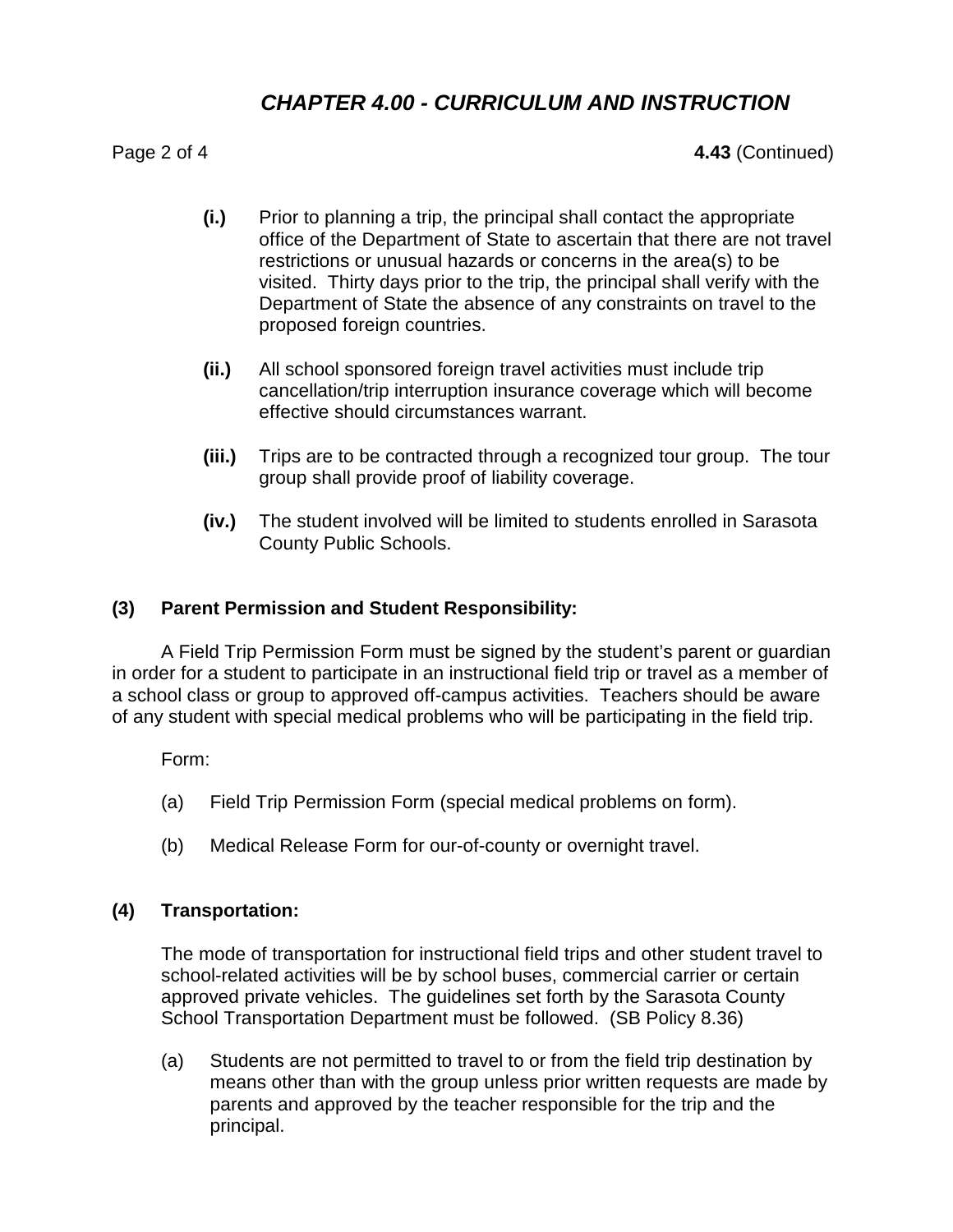# *CHAPTER 4.00 - CURRICULUM AND INSTRUCTION*

Page 3 of 4 **4.43** (Continued)

(b) Proof of insurance for commercial carriers and private vehicles must be provided prior to approval of the trip.

#### **(5) Chaperones:**

- (a) All educational field trips and other school sponsored student travel must be adequately supervised and chaperoned by a faculty member. A certified faculty member will be designated as sponsor and other staff members or parents will be designated as chaperones as approval by the principal. Teachers are responsible for informing accompanying adults of their duties and responsibilities:
	- (i.) In determining the appropriate number of chaperones, principals should consider environmental and safety factors, the number of students, the length of the trip, the age of the students, and special needs of the students.
	- (ii.)The number of additional chaperones for walking field trips will depend on the planned route described on the Field Trip Authorization Form.
	- (iii.) When trips extend beyond regular school hours, the supervising teacher is responsible for students until they are released to parents.
	- (iv.) Overnight field trips shall have both male and female chaperones if male and female students are participating.
	- (v.)The number of chaperones for foreign field trips will depend on the size of the group. A ratio of ten students per adult chaperone is recommended.

#### **(6) Itinerary:**

An itinerary must be filed in the principal's office by the teacher sponsoring the trip.

(a) The teacher will provide parents with information concerning the purpose and destination of the trip, transportation and meal arrangements, date and time of departure, estimated time of return, and a detailed itinerary when trip will extend beyond the school day.